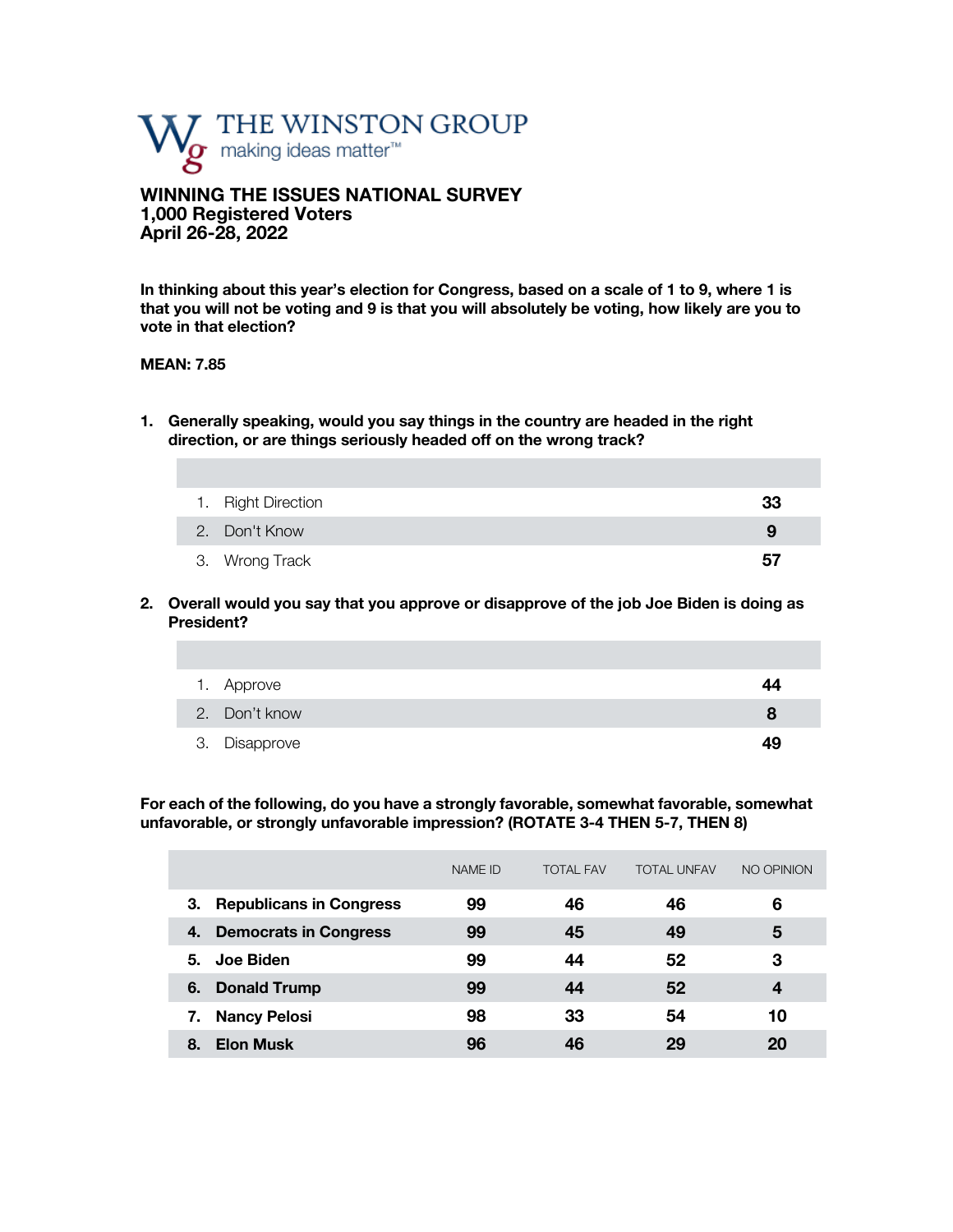**9. Which of the following issues would you say is most important to you in deciding how to vote for Congress? (ROTATE)**

| 1. Education                         | $\mathbf{2}$ |
|--------------------------------------|--------------|
| 2. Social Security                   | 9            |
| 3. Retirement and Investments        | 1            |
| 4. Terrorism                         | $\mathbf{2}$ |
| 5. Health care                       | 12           |
| 6. The Economy                       | 29           |
| 7. Jobs                              | 3            |
| 8. Taxes                             | 3            |
| 9. Crime and Safety                  | 5            |
| 10. Environment/Climate Change       | 6            |
| 11. National Defense/Foreign Affairs | 3            |
| 12. National Deficit/Spending        | 3            |
| 13. Energy                           | $\mathbf 2$  |
| 14. Gas prices                       | 6            |
| 15. Immigration                      | 6            |
| 16. Other                            | 3            |
| 17. Prescription Drugs               | 1            |
| 18. Don't know                       | 3            |

**Which party do you have more confidence in to handle each of the following issues - (ROTATE) the Republican Party or the Democratic Party? (ROTATE 10-20)**

|                      | <b>REPUBLICAN</b><br><b>PARTY</b> | <b>DEMOCRATIC</b><br><b>PARTY</b> | <b>DON'T KNOW</b> |
|----------------------|-----------------------------------|-----------------------------------|-------------------|
| 10. The Economy      | 50                                | 36                                | 14                |
| 11. Jobs             | 48                                | 39                                | 13                |
| 12. Taxes            | 48                                | 38                                | 14                |
| 13. Health care      | 39                                | 46                                | 15                |
| 14. Crime and safety | 47                                | 38                                | 15                |
| 15. Foreign policy   | 45                                | 37                                | 19                |
| 16. Energy           | 42                                | 42                                | 16                |
| 17. Gas Prices       | 49                                | 34                                | 17                |
| 18. Inflation        | 48                                | 33                                | 18                |
| 19. Immigration      | 48                                | 37                                | 16                |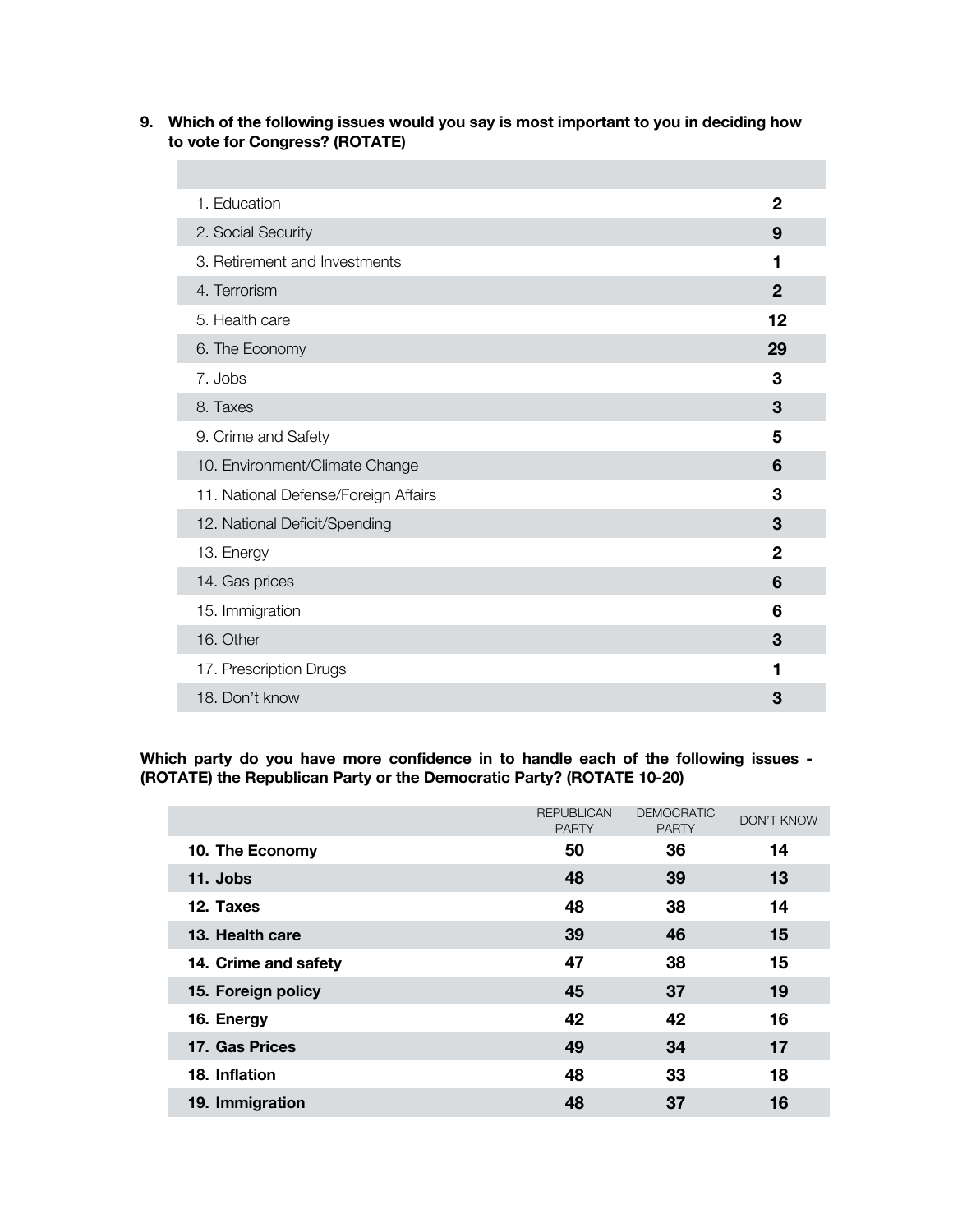| 20. Education | $\mathbf{A}^{\mathbf{c}}$ |  |
|---------------|---------------------------|--|
|               |                           |  |

**21. If the elections were held today for US Congress in your state, would you be more likely to vote for (ROTATE) the Republican candidate or the Democrat candidate?** 

| 1. Republican           | 42             |
|-------------------------|----------------|
| 2. Lean Republican      | 3              |
| 3. Undecided            | 11             |
| 4. Lean Democrat        | $\overline{2}$ |
| 5. Democrat             | 41             |
| <b>TOTAL REPUBLICAN</b> | 45             |
| TOTAL DEMOCRAT          | 44             |

## **ECONOMY**

**22. Generally speaking, would you say the economy is headed in the right direction, or are things seriously headed off on the wrong track?** 

| 1. Right Direction | 31 |
|--------------------|----|
| 2. Don't Know      | 13 |
| 3. Wrong Track     | 56 |

**23. Overall would you say that you approve or disapprove of the job Joe Biden is doing in handling the economy?**

| 1. Approve    | 41 |
|---------------|----|
| 2. Disapprove | 51 |
| 3. Don't know |    |

**24. Overall would you say that you approve or disapprove of the job Joe Biden is doing in handling inflation?**

| 1. Approve    | 34 |
|---------------|----|
| 2. Disapprove | 56 |
| 3. Don't know | 9  |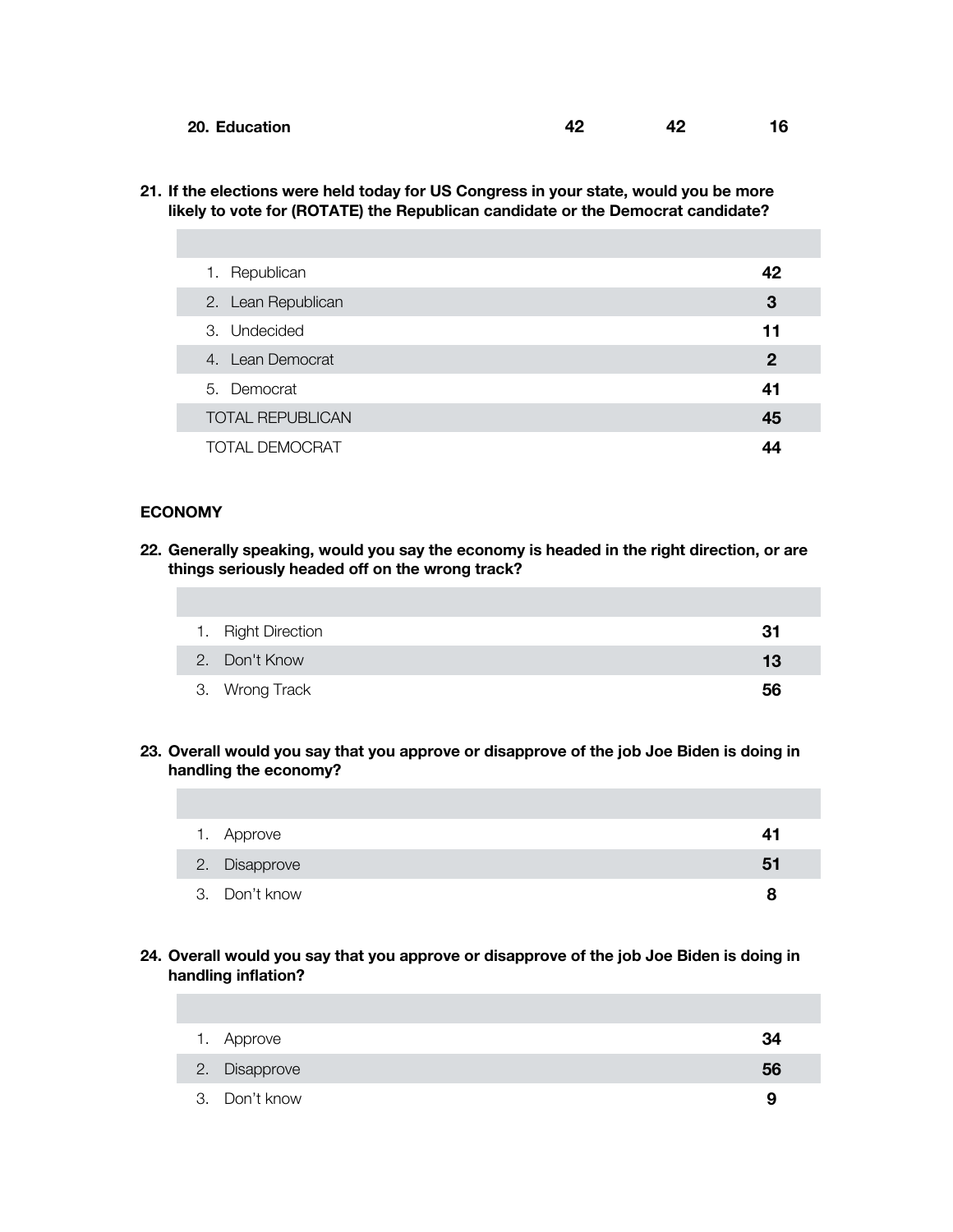**25. Overall would you say that you approve or disapprove of the job Joe Biden is doing in handling immigration and the situation at the US border?**

| 1. Approve    | 36 |
|---------------|----|
| 2. Disapprove | 53 |
| 3. Don't know | 11 |

**26. Overall would you say that you approve or disapprove of the job Joe Biden is doing in handling crime and safety?**

| 1. Approve    | 38 |
|---------------|----|
| 2. Disapprove | 48 |
| 3. Don't know | 14 |

## **BELIEF STATEMENTS**

**Do you believe or not believe the following statements: (ROTATE 27-31)**

**27. The government needs more money in order to help the nation recover from COVID and to make needed investments in communities.**

| 1. Believe        | 41 |
|-------------------|----|
| 2. Do not believe | 41 |
| 3. Don't know     | 18 |

#### **28. The federal government has had the largest annual revenue increase in five decades.**

| 1. Believe        | 45 |
|-------------------|----|
| 2. Do not believe | 24 |
| 3. Don't know     | 31 |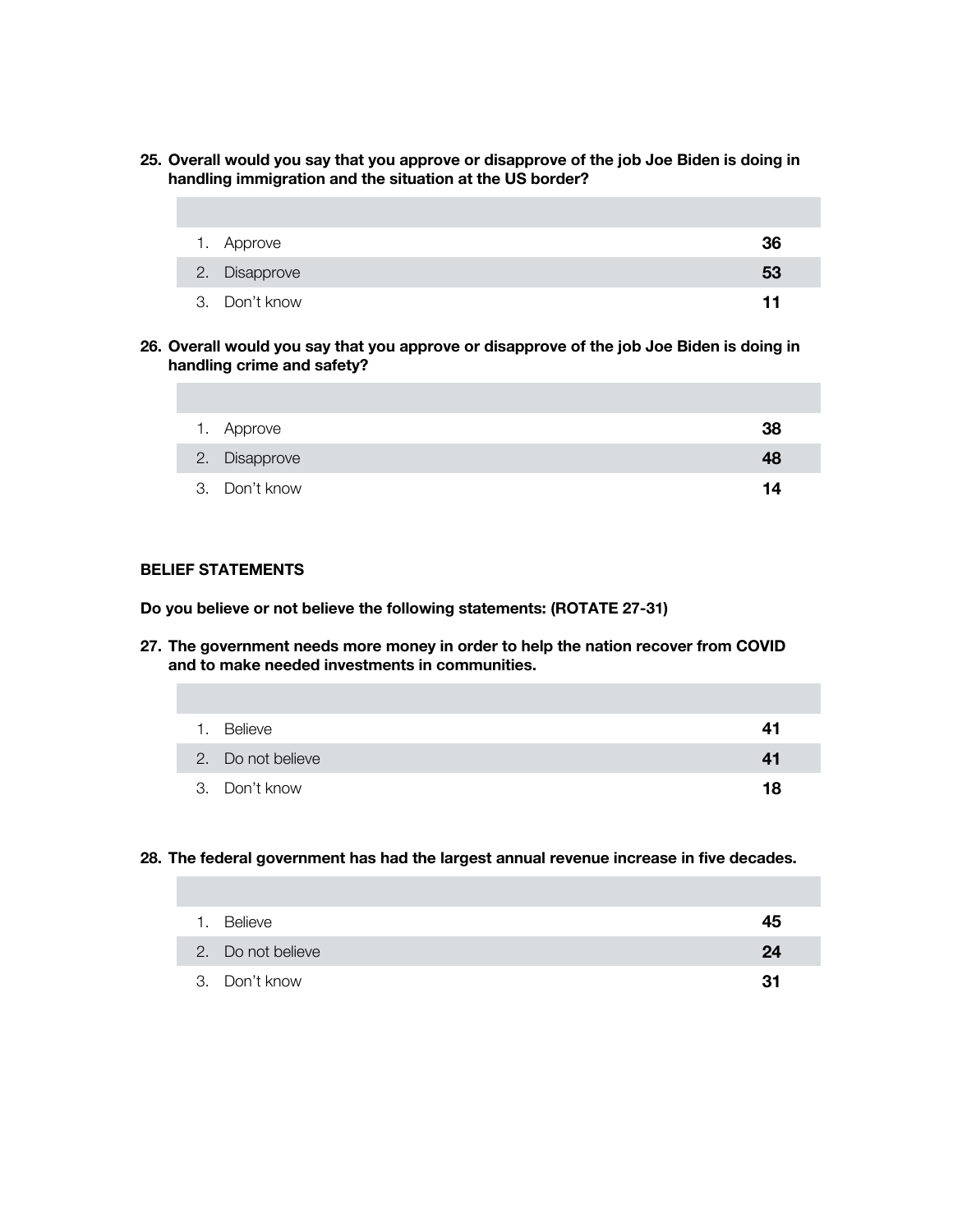**29. There was a significant level of fraud and waste in federal government relief money for the coronavirus pandemic.**

| 1. | Believe           | 67 |
|----|-------------------|----|
|    | 2. Do not believe | 18 |
|    | 3. Don't know     | 15 |

**30. An all of the above energy strategy will increase energy production in America to lower gas prices and help get the supply chain moving.**

| $\mathbf{1}$ | Believe           | 43  |
|--------------|-------------------|-----|
|              | 2. Do not believe | -31 |
|              | 3. Don't Know     | 26  |

**31. This year we're on track to cut the deficit by more than 1 trillion, 300 billion dollars which would be the largest one-year reduction in the deficit in U.S. history.** 

| Believe<br>1.     | 27 |
|-------------------|----|
| 2. Do not believe | 53 |
| 3. Don't know     | 20 |

**32. Thinking about the \$1.9 trillion American Rescue Plan passed last year, do you think this made inflation better, worse, or did it have no impact? (ROTATE 1-2)**

| 1. | <b>Better</b> | 22 |
|----|---------------|----|
|    | 2. Worse      | 46 |
|    | 3. No impact  | 18 |
|    | 4. Don't know | 14 |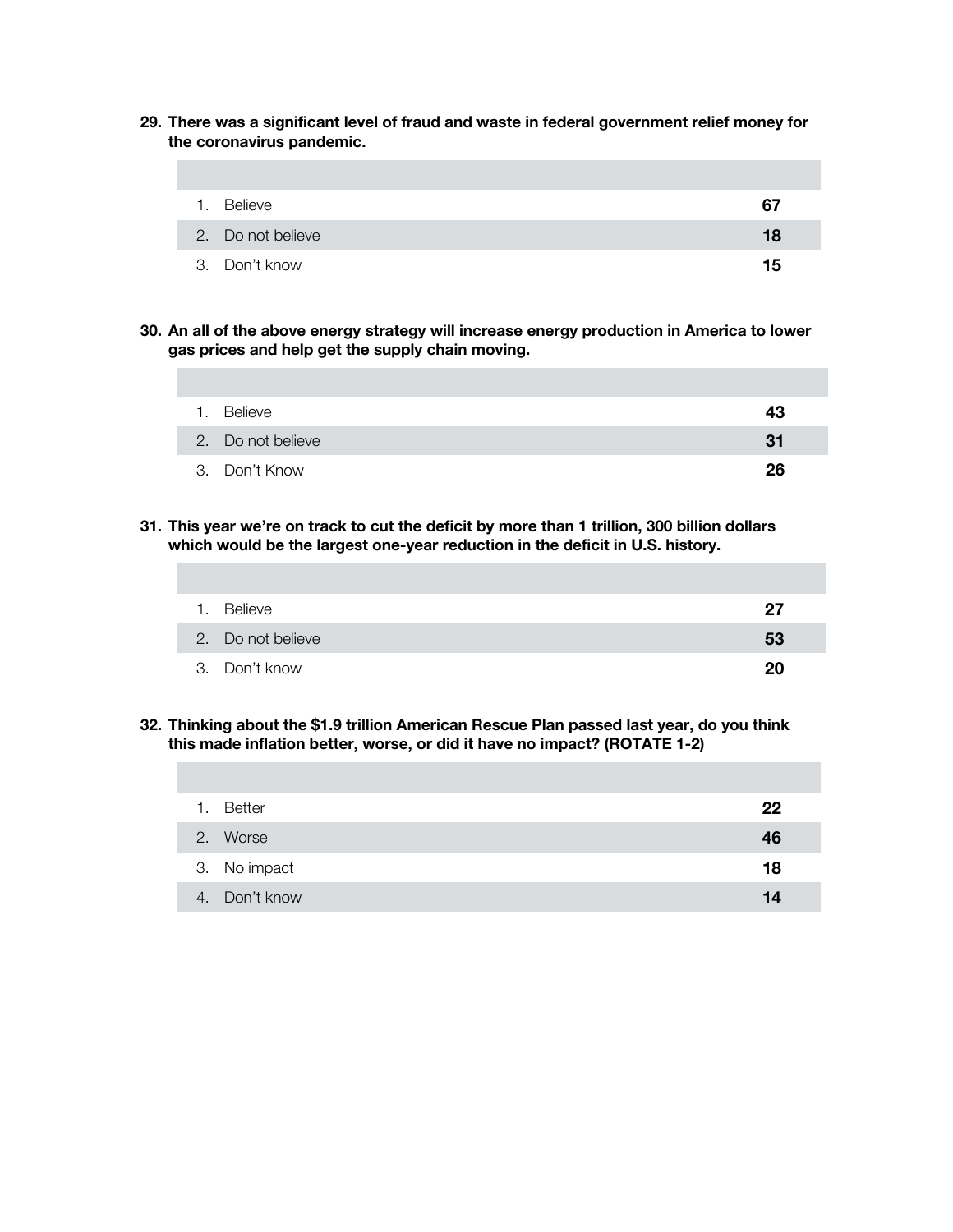## **TWITTER**

### **33. In thinking about social media like Twitter and Facebook, which would you rather have? (ROTATE)**

|  | More content moderation by Twitter and Facebook that would curb<br>inflammatory and offensive content but potentially with censorship of free<br>speech of certain individuals, organizations and viewpoints | 39 |  |
|--|--------------------------------------------------------------------------------------------------------------------------------------------------------------------------------------------------------------|----|--|
|  | 2. Less content moderation by Twitter and Facebook to allow more free<br>speech and freedom of expression of all viewpoints, but potentially with<br>less ability to curb inflammatory and offensive content | 43 |  |
|  | Don't know                                                                                                                                                                                                   | 18 |  |

### **CBDC**

### **Do you believe or not believe these statements? (ROTATE 34-36)**

#### **34. Because of inflation, savings in US dollars are losing value every year.**

| 1. Believe        | 72 |
|-------------------|----|
| 2. Do not believe | 14 |
| 3. Don't know     | 14 |

## **35. I have the right to take risks with my own money, even if I lose money.**

| 1. | Believe           | 80 |
|----|-------------------|----|
|    | 2. Do not believe | 13 |
|    | 3. Don't know     |    |

**36. Spending and fiscal policies by the federal government have caused the US dollar to lose value and have increased inflation, so politicians and bureaucrats should not be telling individuals how they should make financial decisions with their own money.** 

| 1. | Believe           | 65 |
|----|-------------------|----|
|    | 2. Do not believe | 18 |
|    | 3. Don't know     | 17 |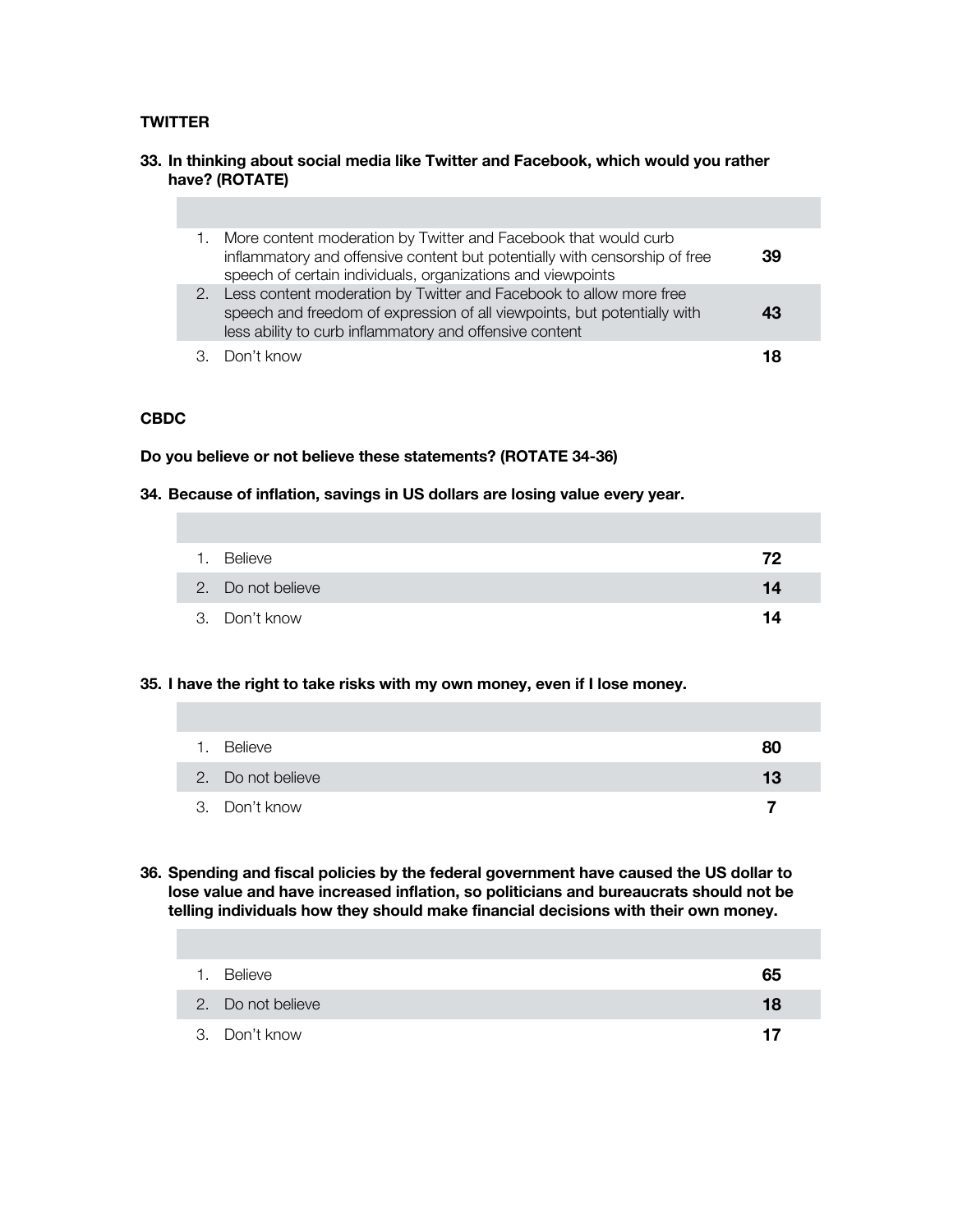## **37. Which statement do you agree with more? (ROTATE)**

| 1. The federal government should take regulatory steps to protect people<br>from losing money on investments.                                                                                | 29 |
|----------------------------------------------------------------------------------------------------------------------------------------------------------------------------------------------|----|
| 2. The federal government taking regulatory measures to protect people<br>from losing money on investments will do more harm than good and the<br>government should not be getting involved. | 51 |
| 3. Don't know                                                                                                                                                                                | 19 |

## **38. Which of the following comes with more risk? (ROTATE)**

| Government-backed currency that is impacted by policy decisions and<br>spending by the federal government  | 38 |
|------------------------------------------------------------------------------------------------------------|----|
| 2. An investment that has no government backing but is not impacted by<br>action by the federal government | 37 |
| 3. Don't know                                                                                              | 26 |

## **39. Which of the following is a bigger threat to your personal finances? (ROTATE)**

| 1. Losing money in a higher risk investment of your choosing                                              | 29 |
|-----------------------------------------------------------------------------------------------------------|----|
| 2. A federal government spending action that could devalue the dollar even<br>more and increase inflation | 57 |
| 3. Don't know                                                                                             | 14 |

## **40. Have you ever heard of the concept of a US digital dollar?**

| 1. Yes        | 44 |
|---------------|----|
| 2. No         | 47 |
| 3. Don't know | 9  |

**41. Some lawmakers have proposed a Central Bank Digital Currency which would be a digital dollar issued by the government and backed by the Federal Reserve. Do you favor or oppose this proposal?** 

| 1. Favor      | 26 |
|---------------|----|
| 2. Oppose     | 41 |
| 3. Don't know | 33 |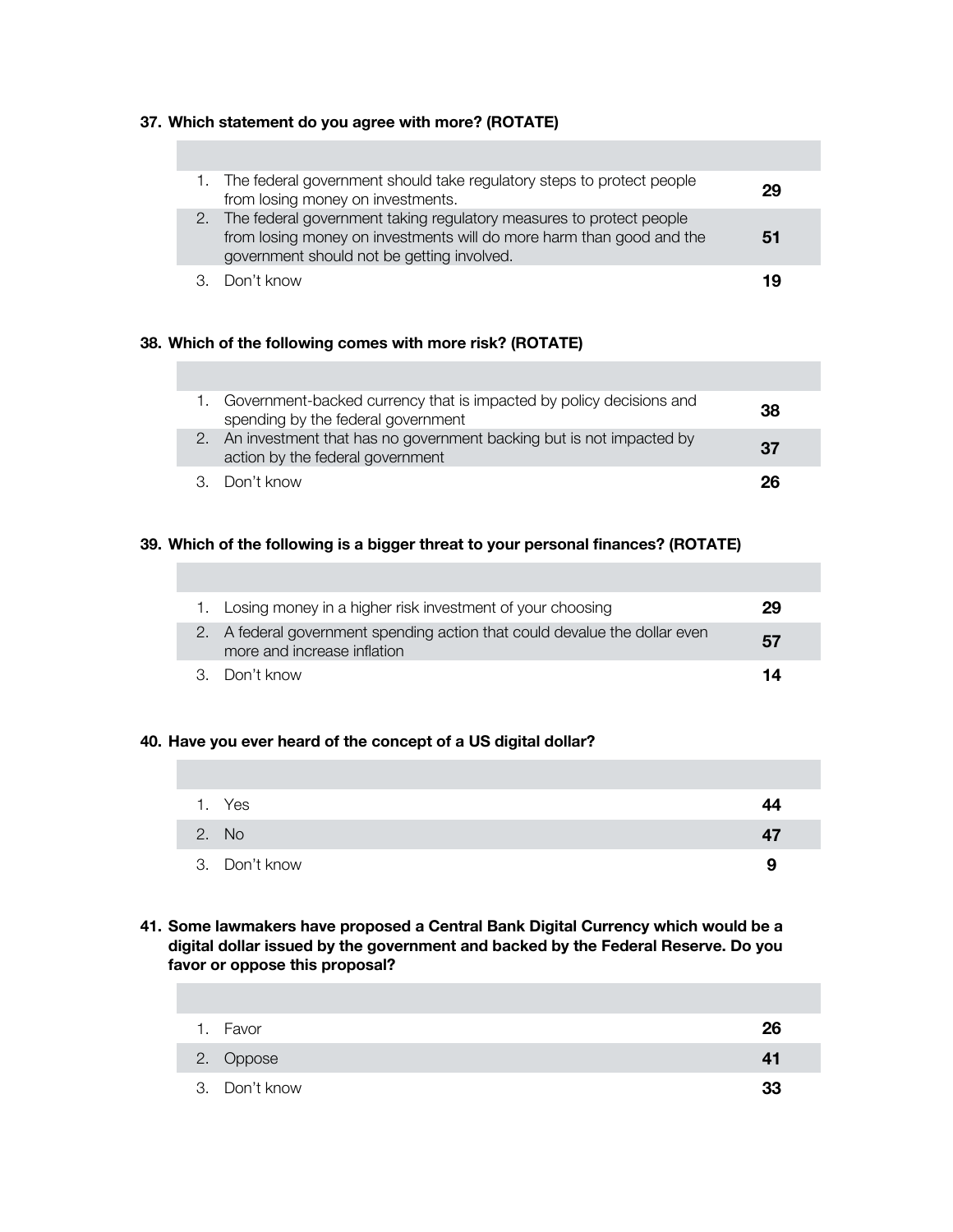#### **42. In terms of the proposal to create a Central Bank Digital Currency, Who do you agree with more? (ROTATE)**

|    | Supporters of this proposal who say this would make it faster and<br>cheaper to move money around the financial system, help those who do<br>not have bank accounts, and provide an efficient way for the government<br>to distribute financial aid. | 32 |
|----|------------------------------------------------------------------------------------------------------------------------------------------------------------------------------------------------------------------------------------------------------|----|
| 2. | Opponents of this proposal who say this would allow the federal<br>government to conduct surveillance on personal finances, be a<br>government intrusion of privacy, and give government more power to<br>control the economy and currency.          | 16 |
|    | Don't know                                                                                                                                                                                                                                           |    |

### **Do you plan on having each of these sources of income as part of your financial plan for the future? (ROTATE 43-49, then 50)**

|                                                     | <b>DEFINITELY</b><br><b>YES</b> | <b>PROBABLY</b><br><b>YES</b> | UNSURE/<br><b>DON'T KNOW</b> | <b>PROBABLY</b><br><b>NO</b> | <b>DEFINITELY</b><br><b>NO</b> |
|-----------------------------------------------------|---------------------------------|-------------------------------|------------------------------|------------------------------|--------------------------------|
| 43. A 401K                                          | 33                              | 21                            | 15                           | $12 \,$                      | 20                             |
| 44. Social security                                 | 51                              | 26                            | 24                           | 5                            | 3                              |
| 45. Pension                                         | 32                              | 18                            | 16                           | 13                           | 20                             |
| 46. Value of your<br>home                           | 40                              | 23                            | 18                           | 8                            | 10                             |
| 47. Personal savings                                | 51                              | 27                            | 13                           | 4                            | 4                              |
| 48. Stocks and<br>investments                       | 32                              | 24                            | 21                           | 9                            | 13                             |
| 49. Bitcoin or<br>another form of<br>cryptocurrency | 14                              | 16                            | 17                           | 20                           | 32                             |
| 50. Continuing to<br>work rather than<br>retiring   | 19                              | 25                            | 21                           | 13                           | 22                             |

### **REFORM**

**On a scale of 1-9 with 1 being it does not concern you at all, 5 neutral and 9 being it is extremely concerning to you, how much does each of the following concern you about Congress? (ROTATE LIST Q51-58)**

| 51. The way Congress spends my money       | 7.39 |
|--------------------------------------------|------|
| 52. Influence of special interests         | 7.23 |
| 53. Partisanship                           | 6.85 |
| 54. Lack of accountability                 | 7.42 |
| 55. Not fulfilling its Constitutional role | 7.24 |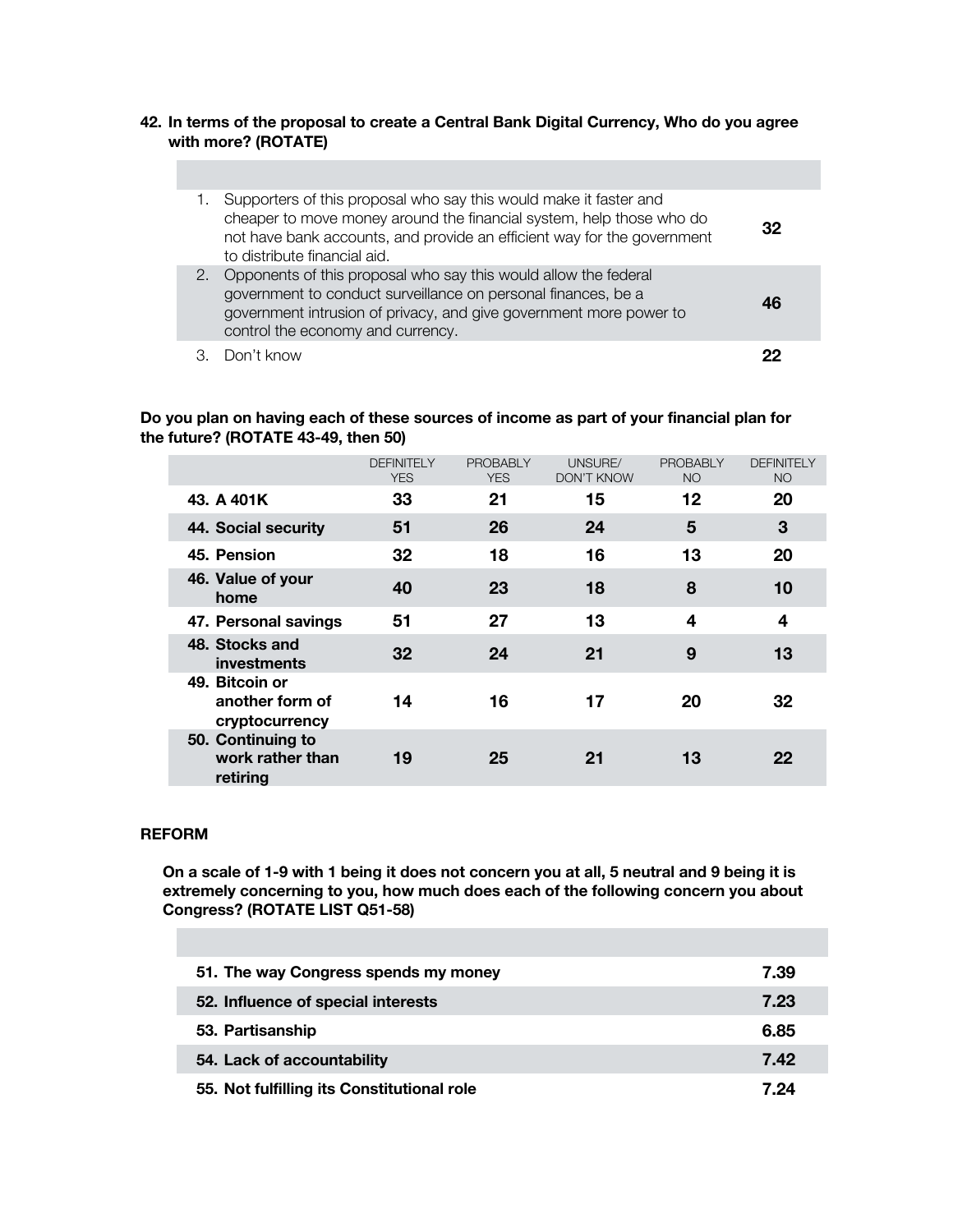| 56. Not presenting a clear plan to voters and following through | 7.18 |
|-----------------------------------------------------------------|------|
| 57. Gerrymandering of Congressional districts                   | 6.76 |
| 58. Your voice not being heard                                  | 7.16 |

### **EDUCATION**

**Do you believe or not believe the following statements? (ROTATE Q59-61)**

**59. Some schools have lowered the standards for passing more difficult courses in order to get more students to take those courses.**

| <b>Believe</b>    | 56 |
|-------------------|----|
| 2. Do not believe | 22 |
| 3. Don't know     | 22 |

**60. In many cases, student grades do not reflect how well a student knows a subject because the rigor and quality of their courses have decreased because of the pandemic.**

| 1. | Believe           | 63 |
|----|-------------------|----|
|    | 2. Do not believe | 21 |
|    | 3. Don't know     | 16 |

**61. Grading standards in high schools have varied widely because of the pandemic such that we need standardized tests like the SAT or ACT to provide a common understanding of where our high school students are in math and reading.**

| 1. Believe        | 58 |
|-------------------|----|
| 2. Do not believe | 23 |
| 3. Don't know     | 19 |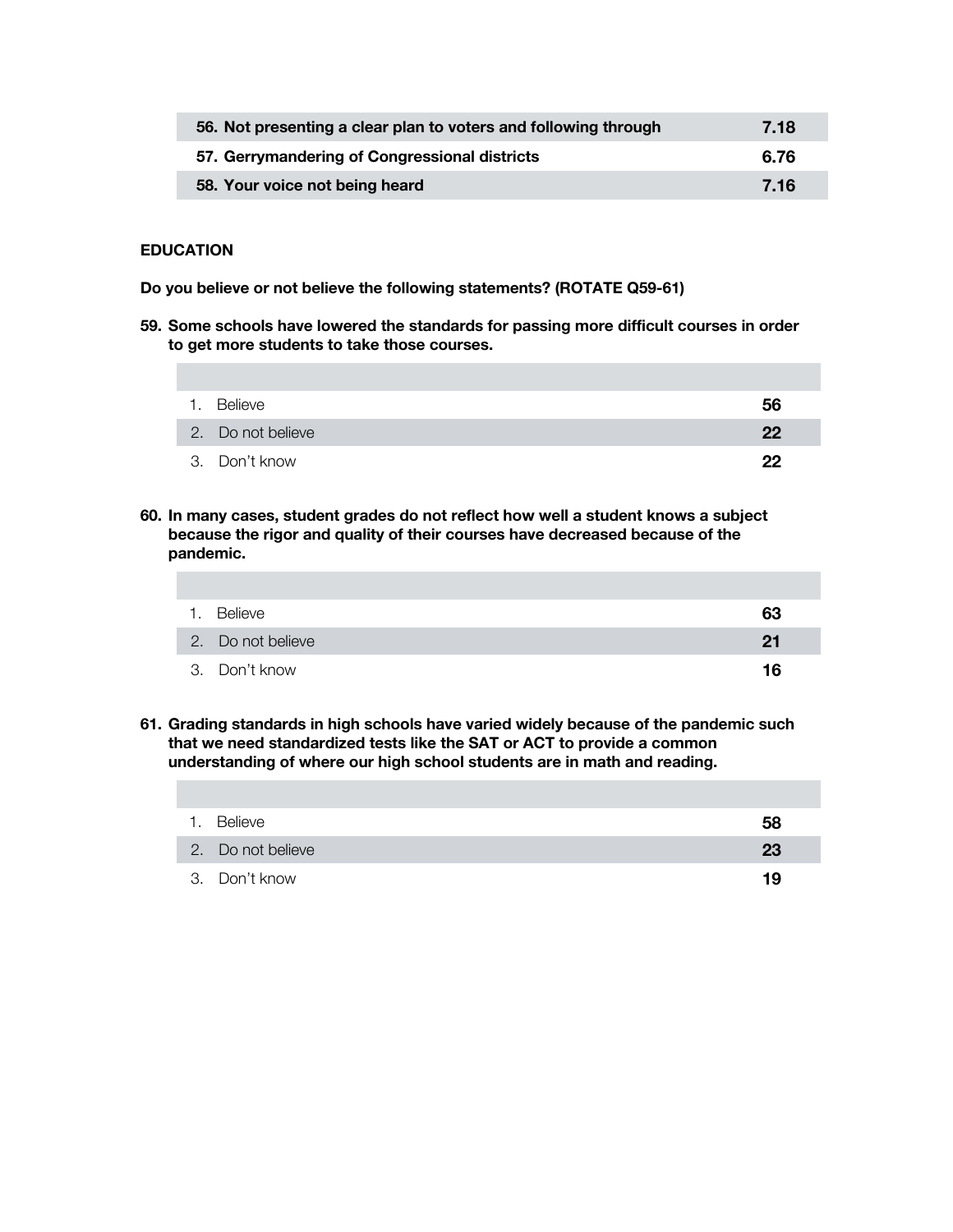#### **HEALTH CARE**

#### **62. Which do you think will better address prescription drug costs? (ROTATE)**

|  | 1. A proposal that lowers costs for medicines delivered in a doctor's office,<br>caps out of pocket drug spending for seniors, and allows Americans with<br>high deductible plans to pay less for certain services and prescriptions | 49 |  |
|--|--------------------------------------------------------------------------------------------------------------------------------------------------------------------------------------------------------------------------------------|----|--|
|  | 2. A proposal to allow the federal government to negotiate drug prices for<br>Medicare                                                                                                                                               | 32 |  |
|  | 3. Don't know                                                                                                                                                                                                                        | 19 |  |

### **BELIEF STATEMENTS**

**Do you believe or not believe these statements? (ROTATE Q63-66, THEN Q67-68)** 

**63. Republicans plan to help all Americans live better, healthier, and longer lives by guaranteeing access to new medicines and cures and lowering out-of-pocket spending on drugs.** 

| 1. Believe        | 45 |
|-------------------|----|
| 2. Do not believe | 36 |
| 3. Don't know     | 19 |

**64. Republicans will prevent bureaucrats from overruling doctors' decisions and will remove barriers patients face to medical innovations without undermining patient safety.**

| 1. Believe        | 41 |
|-------------------|----|
| 2. Do not believe | 38 |
| 3. Don't know     | 20 |

**65. Democrats' plan to allow the federal government to negotiate drug prices for Medicare will reduce drug costs.** 

| $\mathbf{1}$ . | Believe           | 46 |
|----------------|-------------------|----|
|                | 2. Do not believe | 35 |
|                | 3. Don't know     | 19 |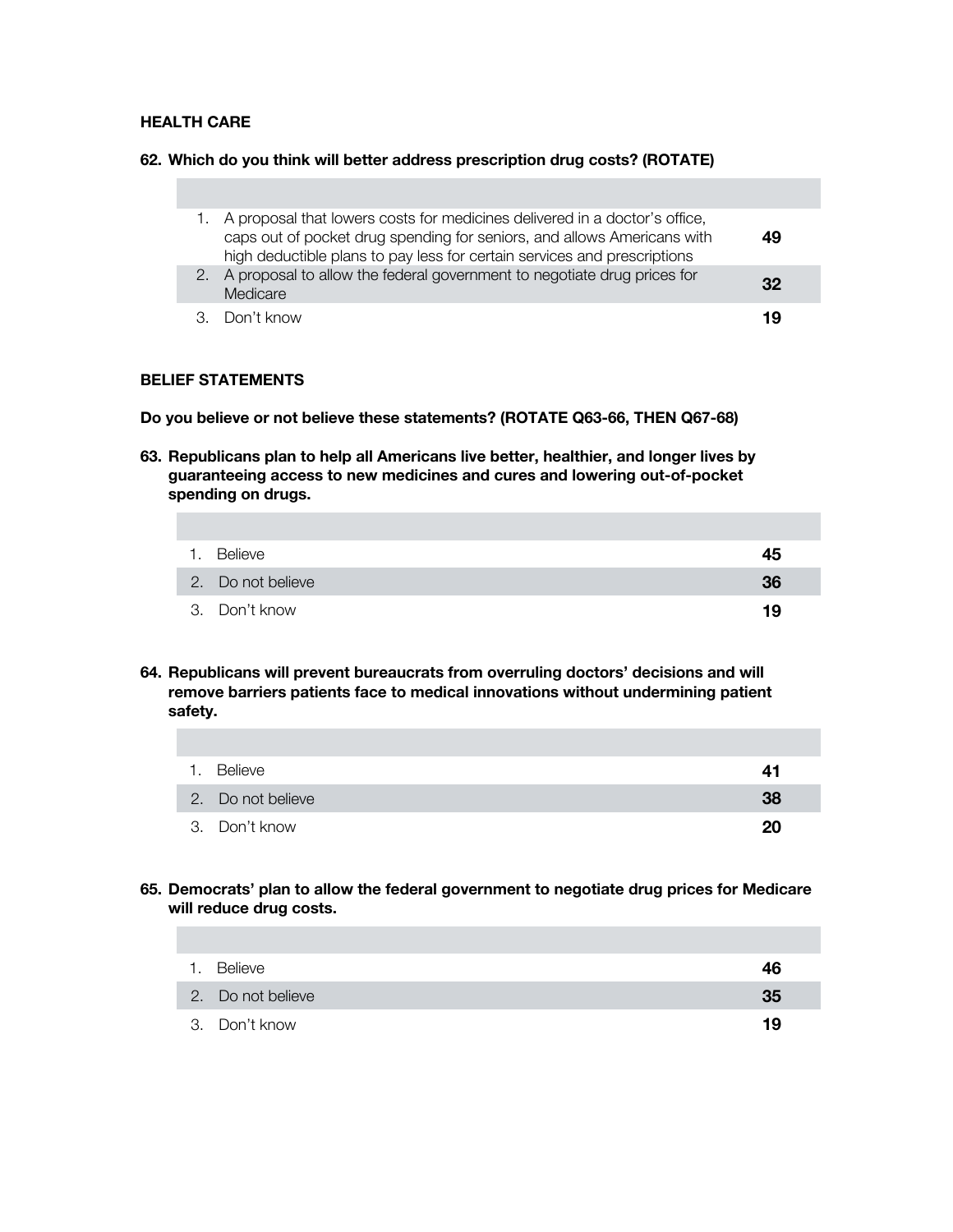**66. The Biden Administration is proposing a new agency that will provide a pathway for critical health breakthroughs that cannot be accomplished through traditional research.**

| 1. | Believe           | 34 |
|----|-------------------|----|
|    | 2. Do not believe | 41 |
|    | 3. Don't know     | 25 |

**67. The Biden Administration recently took steps to significantly restrict seniors' access to the first new Alzheimer's drug in almost two decades.** 

| $\mathbf{1}$ . | Believe           | 35 |
|----------------|-------------------|----|
|                | 2. Do not believe | 34 |
|                | 3. Don't know     | 31 |

## **68. Republicans want to cut Medicare and other health care services.**

| 1. Believe        | 42 |
|-------------------|----|
| 2. Do not believe | 40 |
| 3. Don't know     | 18 |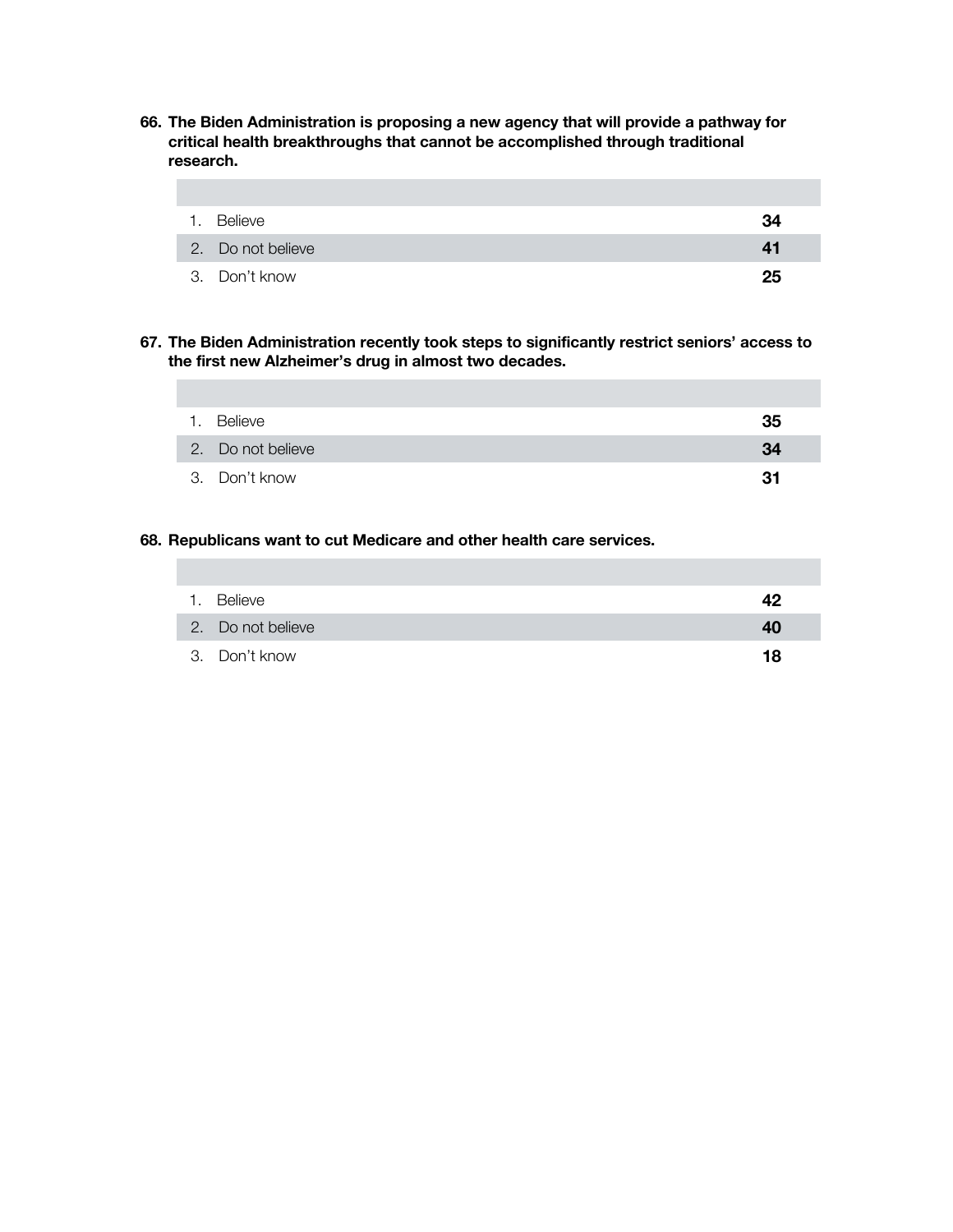#### **VIDEOS**

**You will be shown two short videos, one from a Republican and one from a Democrat.** 

**(ROTATE VIDEO ORDER – VIDEO A with 69-75, VIDEO B with 76-82) (FIRST 500 – VIDEO A, THEN VIDEO B; SECOND 500 – VIDEO B, THEN VIDEO A)**

## **VIDEO A- GOP**

**69. As you watch this video, please identify if the content you are seeing is making you more or less favorable to Republicans. Use a 1-9 scale, with 1 being much less favorable, 5 being neutral, and 9 being much more favorable.**

#### **MEAN: 6.38**

**70. Now having watched this video, would you say you have a strongly favorable, somewhat favorable, somewhat unfavorable, or strongly unfavorable impression of Republicans in Congress?**

| 1. | Strongly favorable       | 39 |
|----|--------------------------|----|
|    | 2. Somewhat favorable    | 32 |
|    | 3. Somewhat unfavorable  | 9  |
| 4. | Strongly unfavorable     | 12 |
| 5. | No opinion               | 8  |
|    | <b>TOTAL FAVORABLE</b>   | 71 |
|    | <b>TOTAL UNFAVORABLE</b> | 21 |

- **Do you believe or not believe the following statements: (ROTATE 71-75)**
- **71. Across America, inflation is increasing, sending gas prices and food costs skyrocketing.**

| Believe<br>1.     | 77 |
|-------------------|----|
| 2. Do not believe | 15 |
| 3. Don't Know     | я  |

**72. Republicans believe that an all of the above energy strategy will increase energy production in America to lower gas prices and help get the supply chain moving.**

| Believe           | 60 |
|-------------------|----|
| 2. Do not believe | 25 |
| 3. Don't Know     | 15 |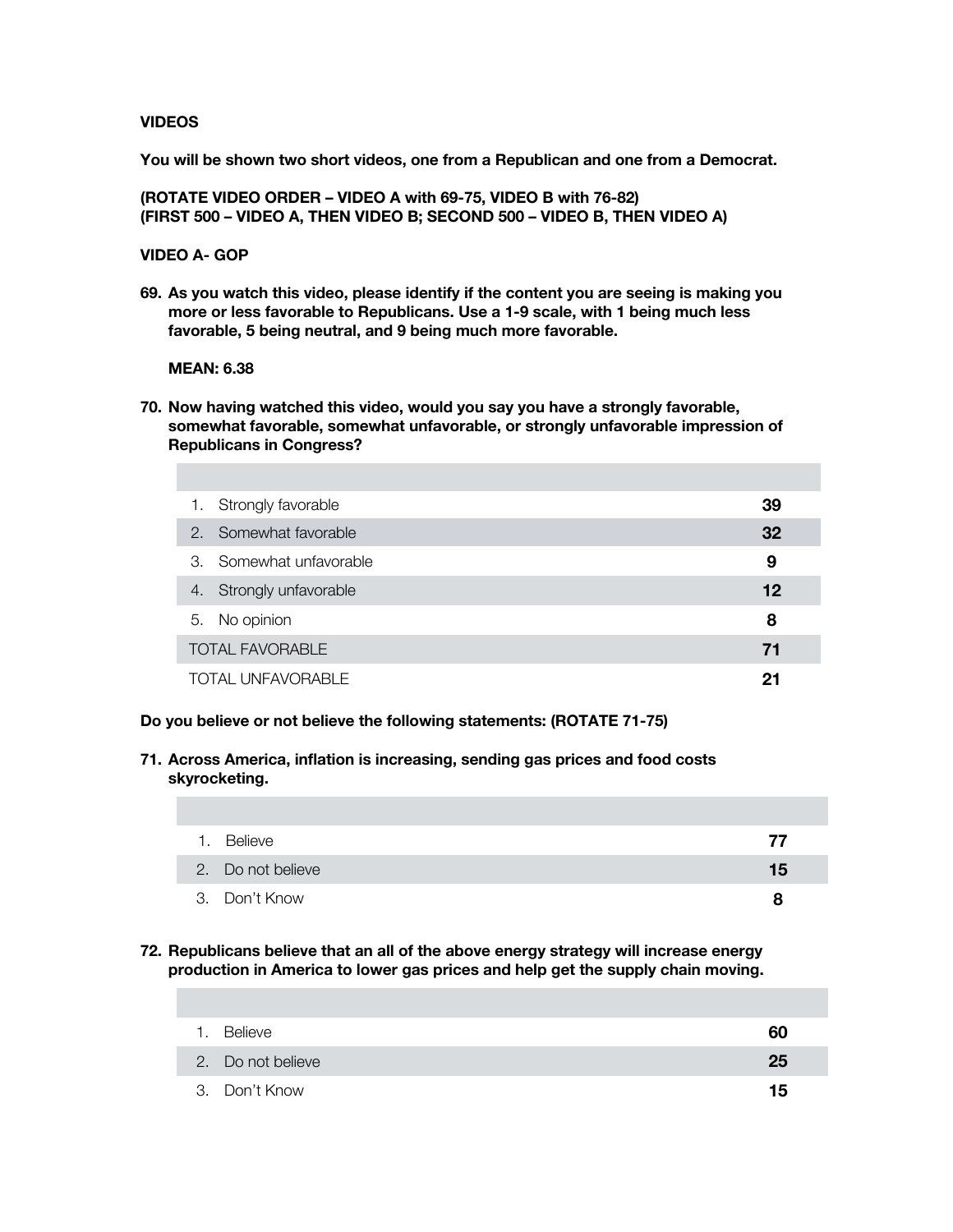**73. Republicans will stop wasteful government spending that is making inflation worse and keep taxes as low as possible.**

| 1. Believe        | 49  |
|-------------------|-----|
| 2. Do not believe | -37 |
| 3. Don't Know     | 14  |

#### **74. Republicans will keep taxes as low as possible.**

| 1. | Believe           | 51 |
|----|-------------------|----|
|    | 2. Do not believe | 36 |
|    | 3. Don't Know     | 13 |

**75. We need to do everything we can to help get businesses back on their feet so they can get Americans back to work to get the economy moving in the right direction.**

| Believe<br>1.     | 74 |
|-------------------|----|
| 2. Do not believe | 17 |
| 3. Don't Know     | 10 |

## **VIDEO B – DEMOCRATIC ECONOMIC MESSAGE**

**76. As you watch this video, please identify if the content you saw made you more or less favorable to Democrats. Use a 1-9 scale, with 1 being much less favorable, 5 being neutral, and 9 being much more favorable.**

#### **MEAN: 5.41**

**77. Now having watched this video, would you say you have a strongly favorable, somewhat favorable, somewhat unfavorable, or strongly unfavorable impression of Democrats in Congress?**

| 1. Strongly favorable   | 30 |
|-------------------------|----|
| 2. Somewhat favorable   | 26 |
| 3. Somewhat unfavorable | 12 |
| 4. Strongly unfavorable | 26 |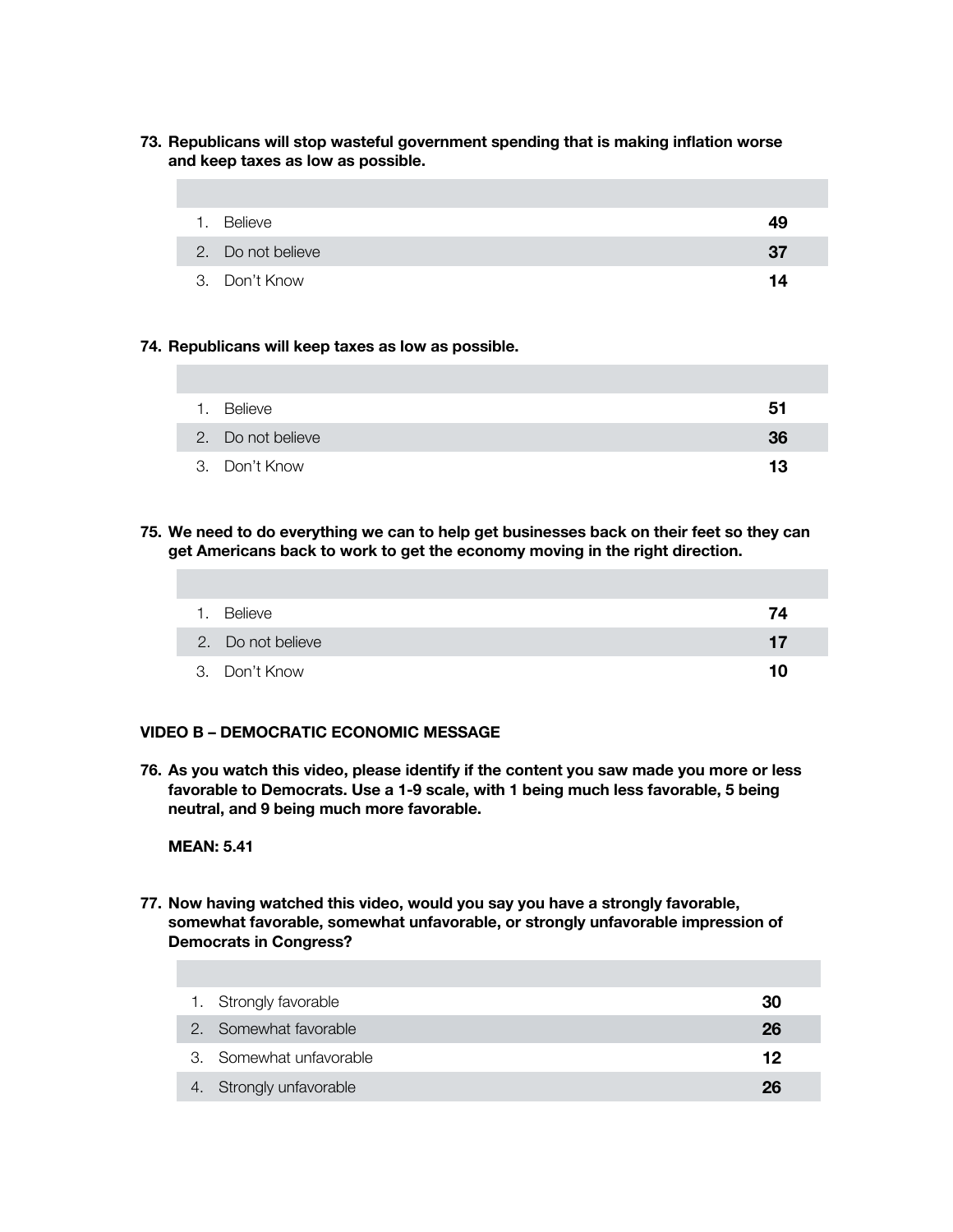| 5. No opinion          | h   |
|------------------------|-----|
| <b>TOTAL FAVORABLE</b> | 56  |
| TOTAL UNFAVORABLE      | -38 |

## **Do you believe or not believe the following statements: (ROTATE 78-82)**

#### **78. Inflation has been going up because of the Putin price hike.**

| 1. Believe        | 38 |
|-------------------|----|
| 2. Do not believe | 47 |
| 3. Don't Know     | 15 |

**79. President Biden and Democrats will ensure billionaires and large corporations pay their fair share.**

| Believe           | 43 |
|-------------------|----|
| 2. Do not believe | 43 |
| 3. Don't Know     | 14 |

### **80. President Biden and Democrats will lower costs for working families and invest in strengthening our supply chain.**

| 1. | Believe           | 40 |
|----|-------------------|----|
|    | 2. Do not believe | 47 |
|    | 3. Don't Know     | 13 |

## **81. President Biden and Democrats will reduce the deficit.**

| 1. Believe        | 35 |
|-------------------|----|
| 2. Do not believe | 50 |
| 3. Don't Know     | 14 |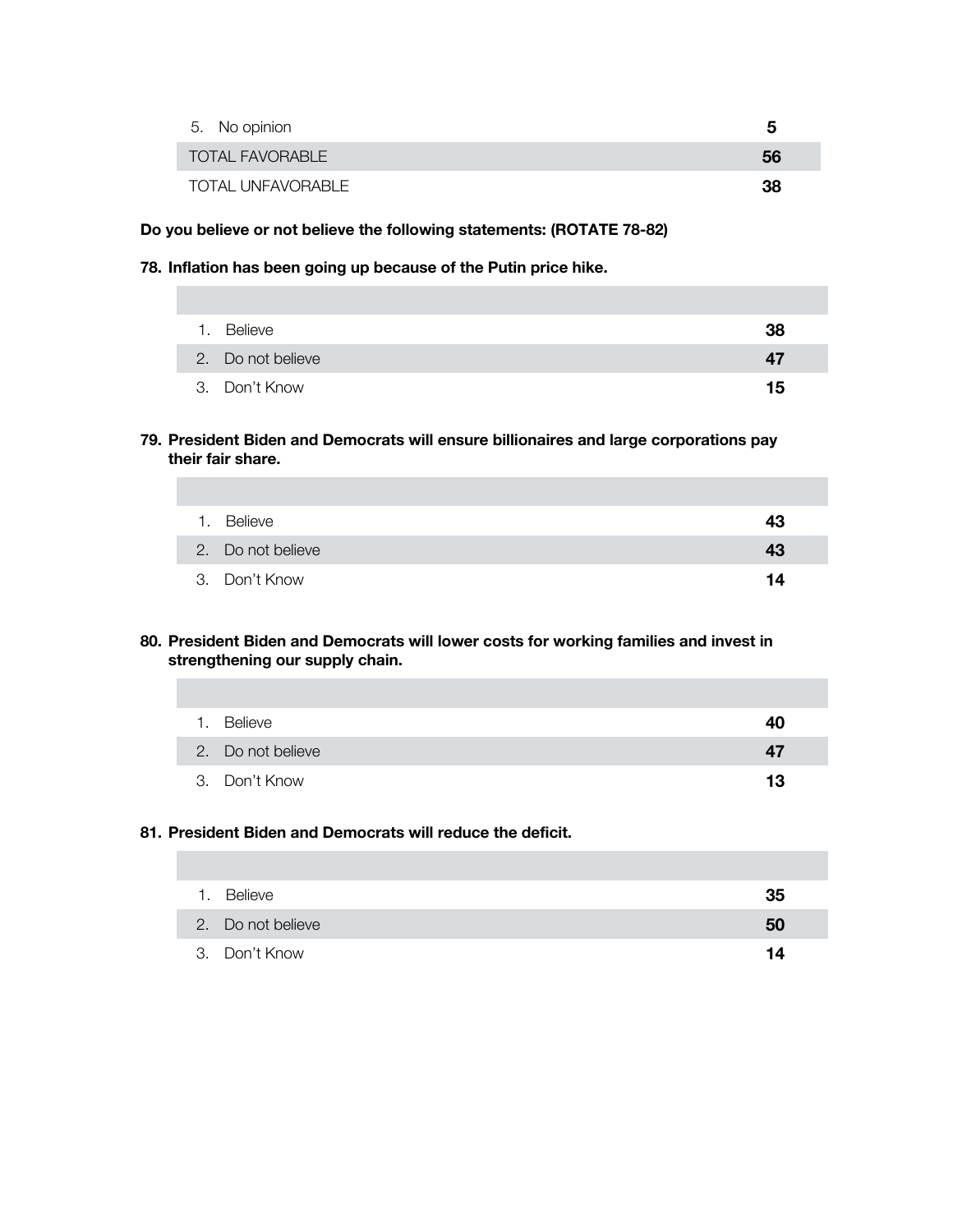**82. Democrats will build back a stronger country.**

| 1. Believe        | 40 |
|-------------------|----|
| 2. Do not believe | 47 |
| 3. Don't Know     | 13 |

**83. Now having watched both of these videos, which party do you have more confidence in to handle the issue of inflation – (ROTATE) the Republican Party or the Democratic Party? (ROTATE)**

| 1. The Republican Party | 49 |
|-------------------------|----|
| 2. The Democratic Party | 41 |
| 3. Don't know           | 10 |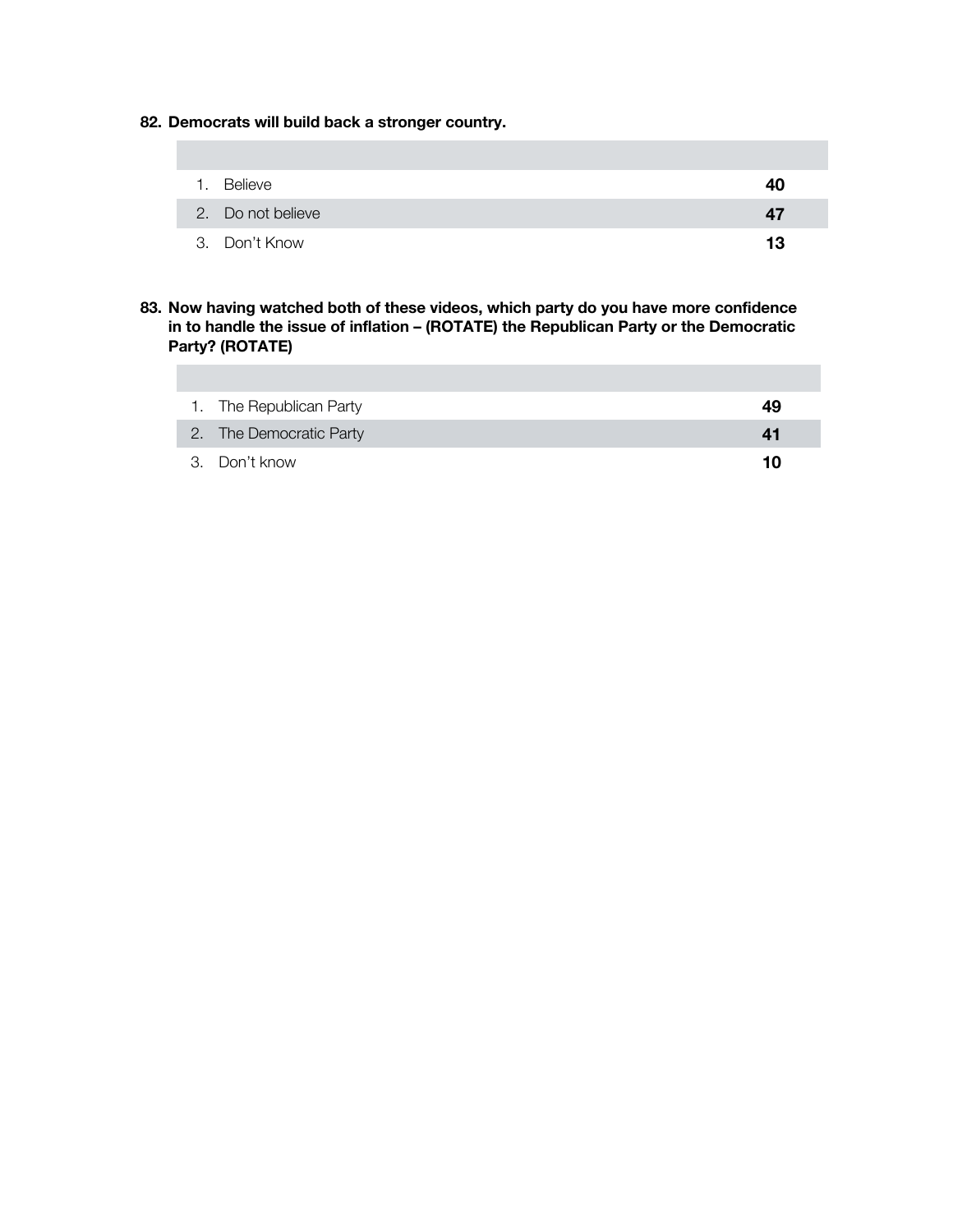### **Now just a few demographic questions for statistical purposes only—**

#### **84. In what year were you born?**

| 1. 18-34 | 17 |
|----------|----|
| 2. 35-44 | 19 |
| 3. 45-54 | 20 |
| 4. 55-64 | 21 |
| $5.65+$  | 23 |

### **85. Generally speaking, do you consider yourself (ROTATE) a Republican, a Democrat, an Independent, or something else?**

| 1. Republican  | 35 |
|----------------|----|
| 2. Democrat    | 37 |
| 3. Independent | 25 |
| 4. Other       |    |
| 5. Don't Know  | 0  |

## **86. If you had to classify yourself, would you say you are very liberal, somewhat liberal, moderate, somewhat conservative or very conservative in your political beliefs?**

|               | 1. Very Liberal          | 12 |
|---------------|--------------------------|----|
|               | 2. Somewhat Liberal      | 11 |
| $\mathcal{S}$ | Moderate                 | 38 |
|               | 4. Somewhat Conservative | 20 |
|               | 5. Very Conservative     | 16 |
| 6.            | Don't Know               | 3  |

### **87. Are there children in your household under the age of 18 years old?**

| 1. Yes        | 33 |
|---------------|----|
| 2. No         | 66 |
| 3. Don't Know |    |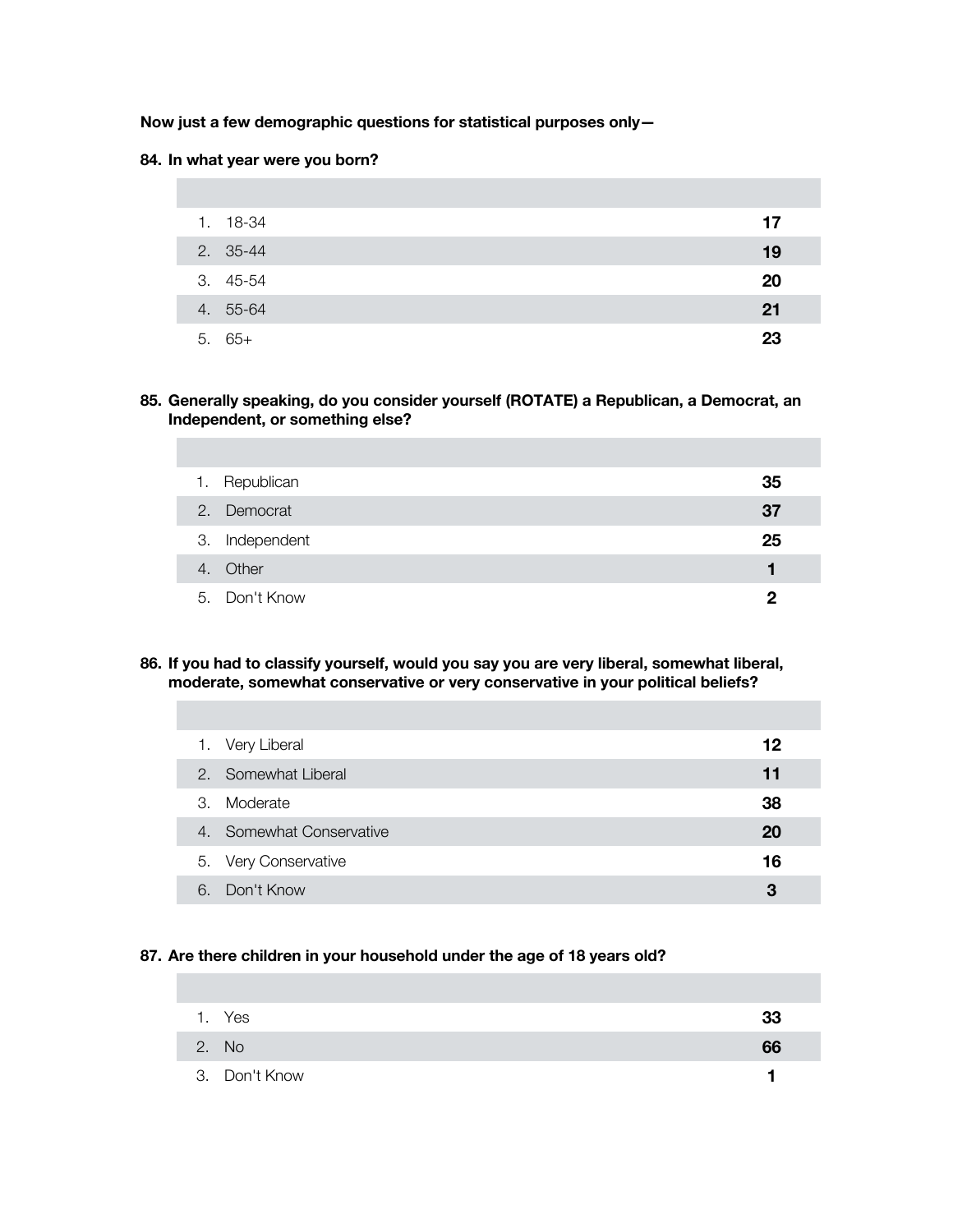# **88. What is your current marital status?**

|    | 1. Single, never married | 23 |
|----|--------------------------|----|
| 2. | Married                  | 59 |
|    | 3. Separated             |    |
| 4. | Divorced                 | 12 |
|    | 5. Widowed               | 4  |
| 6. | Don't Know               |    |

# **89. What is the annual income of your household before taxes? Is it…**

| 1. | Less than 15K | 11 |
|----|---------------|----|
|    | 2. 15K-30K    | 13 |
|    | 3. 30K-50K    | 15 |
|    | 4. 50K-75K    | 17 |
|    | 5. 75K-100K   | 17 |
|    | 6. 100-200K   | 20 |
|    | 7. Over 200K  | 4  |
| 8. | Don't Know    |    |
|    |               |    |

## **90. What is your religion?**

| 1. | <b>Evangelical Protestant</b> | 14 |
|----|-------------------------------|----|
|    | 2. Mainline Protestant        | 12 |
| 3. | Catholic                      | 30 |
|    | 4. Jewish                     | 3  |
|    | 5. Mormon                     | 1  |
|    | 6. Atheist/Agnostic           | 9  |
| 7. | Other                         | 25 |
| 8. | Don't Know                    | 5  |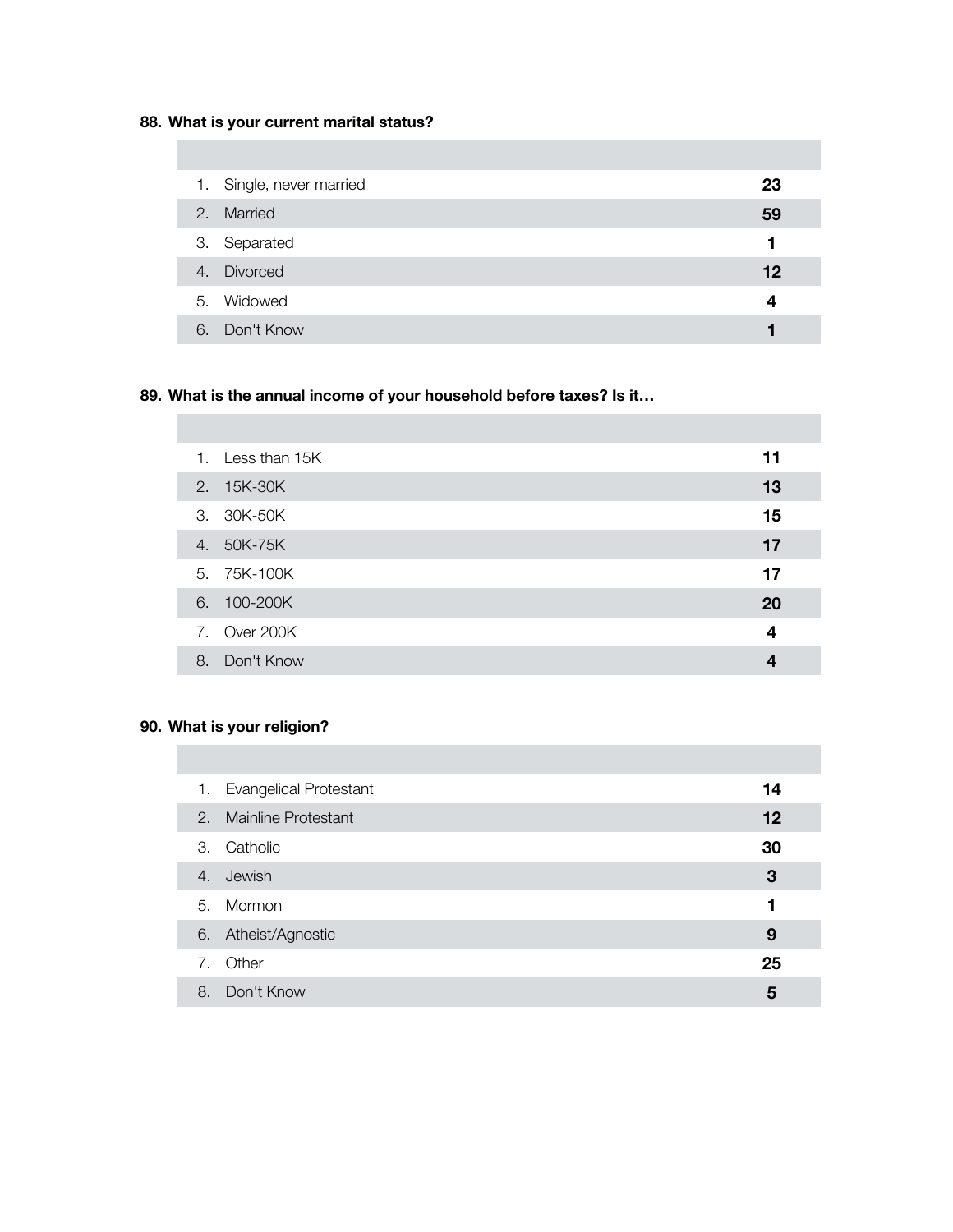## **91. What is your race?**

| 1. | Hispanic            | 13      |
|----|---------------------|---------|
|    | 2. African-American | 12      |
|    | 3. Asian            | 3       |
|    | 4. White            | 69      |
|    | 5. Other            | 3       |
| 6. | Don't Know          | $\star$ |

## **92. Do you or anyone in your household belong to a labor union?**

| 1. Yes        | 14 |
|---------------|----|
| 2. No         | 84 |
| 3. Don't know | כי |

## **93. What was the last grade of school that you completed?**

|    | Did not complete high school            | 3  |
|----|-----------------------------------------|----|
| 2. | High school graduate                    | 19 |
| З. | Attended college but received no degree | 24 |
| 4. | Associates degree                       | 13 |
| 5. | College graduate - Bachelors            | 25 |
| 6. | Postgraduate study or degree            | 16 |

# **94. What is your employment status?**

|    | 1. Employed, full time | 40             |
|----|------------------------|----------------|
|    | 2. Employed, part-time | 9              |
|    | 3. Unemployed          | 9              |
|    | 4. Self-employed       | 6              |
|    | 5. Homemaker           | 6              |
|    | 6. Student             | $\overline{2}$ |
|    | 7. Retired             | 28             |
| 8. | Don't Know             | $\star$        |